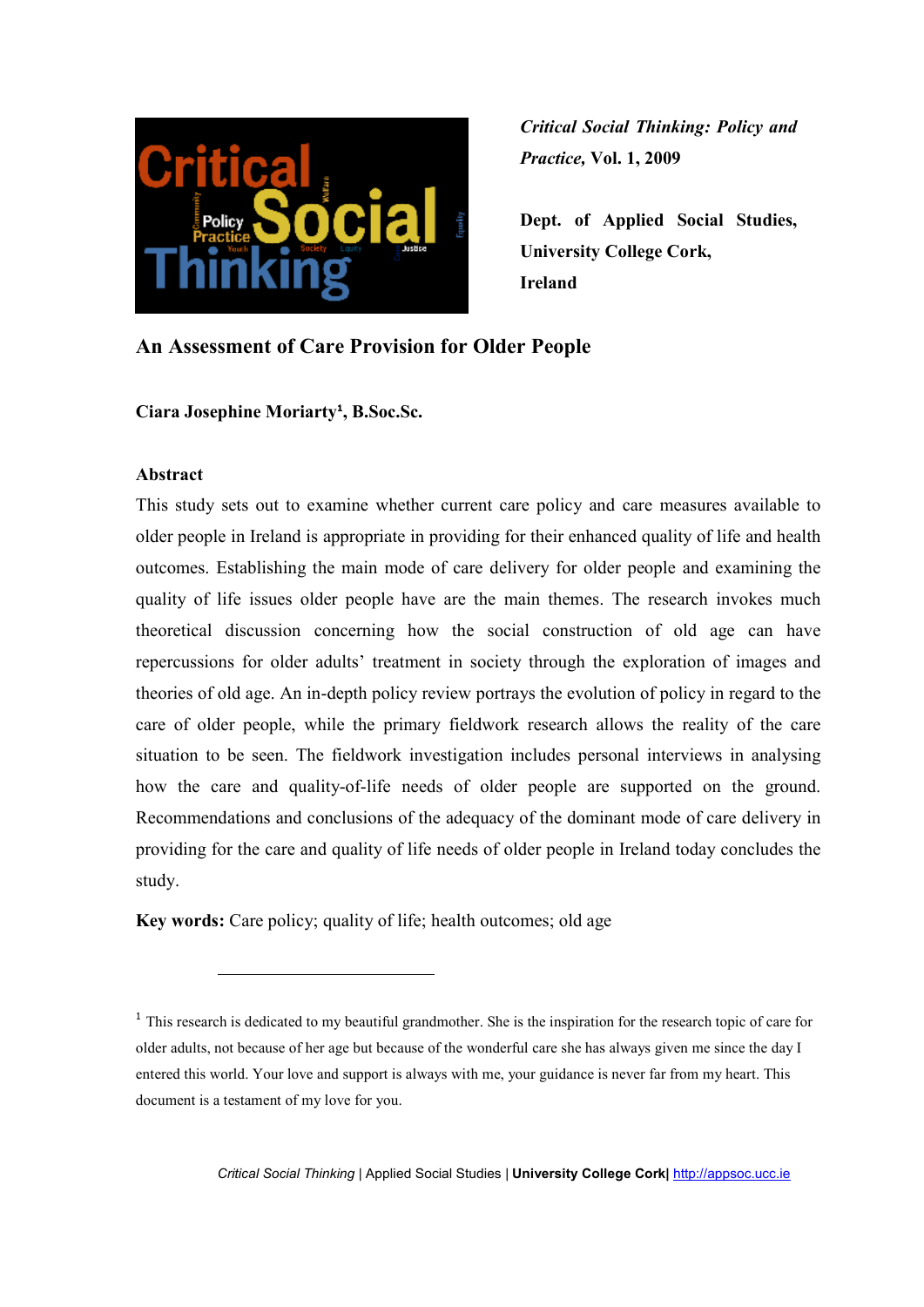

#### **Introduction**

Older people make up a large proportion of Irish society. According to the Central Statistics Office report, *Ageing in Ireland* the population of older people is increasing and this trend is expected to continue. The figures show that between 1996 and 2006 the number of people over 65, the designated mark over which one is considered to be in old age, increased by 54,000. With the heightened risks associated with old age such as ill health and poverty, the same report noted in 2006 that 20% of older people were at risk of poverty. It follows that research into their quality of life and care outcomes is very important.

The broad area of investigation for this research is the adequacy of care provision for older adults and includes an exploration of the extent to which positive quality of life outcomes are achieved in Ireland today. In short, this project aims to offer: An assessment of care provision in relation to older people with a view to identifying a dominant mode of care delivery and its affect on older people's health and quality of life outcomes. There are five objectives designed to achieve as full an understanding as possible of the most relevant issues. These are as follows: To examine the main theoretical influences on care policy and care provision for older adults through an exploration of images and theories of old age. To evaluate the main social policies which affect older adults in Ireland at present. To examine the development of current policies in regard to care provision and particularly those related to positive quality of life outcomes for older people. To establish whether there is a dominant mode of care delivery for older adults in Ireland and to explore the issue of whether or not care provision serves older adults in achieving for them the best health and quality of care outcomes. To examine the adequacy of support available for the care of older people and those who provide care in Ireland through a primary investigation of the opinions of those active in providing care to older people.

This research is based on a qualitative analysis of literature, policy and field investigation employing an interpretivist ethnography. Blaikie (1993) outlines effectively what this entails. He states that 'human behaviour depends on how individuals interpret the conditions in which they find themselves' (Blaikie 1993:96).

*Critical Social Thinking* | Applied Social Studies | **University College Cork|** http://appsoc.ucc.ie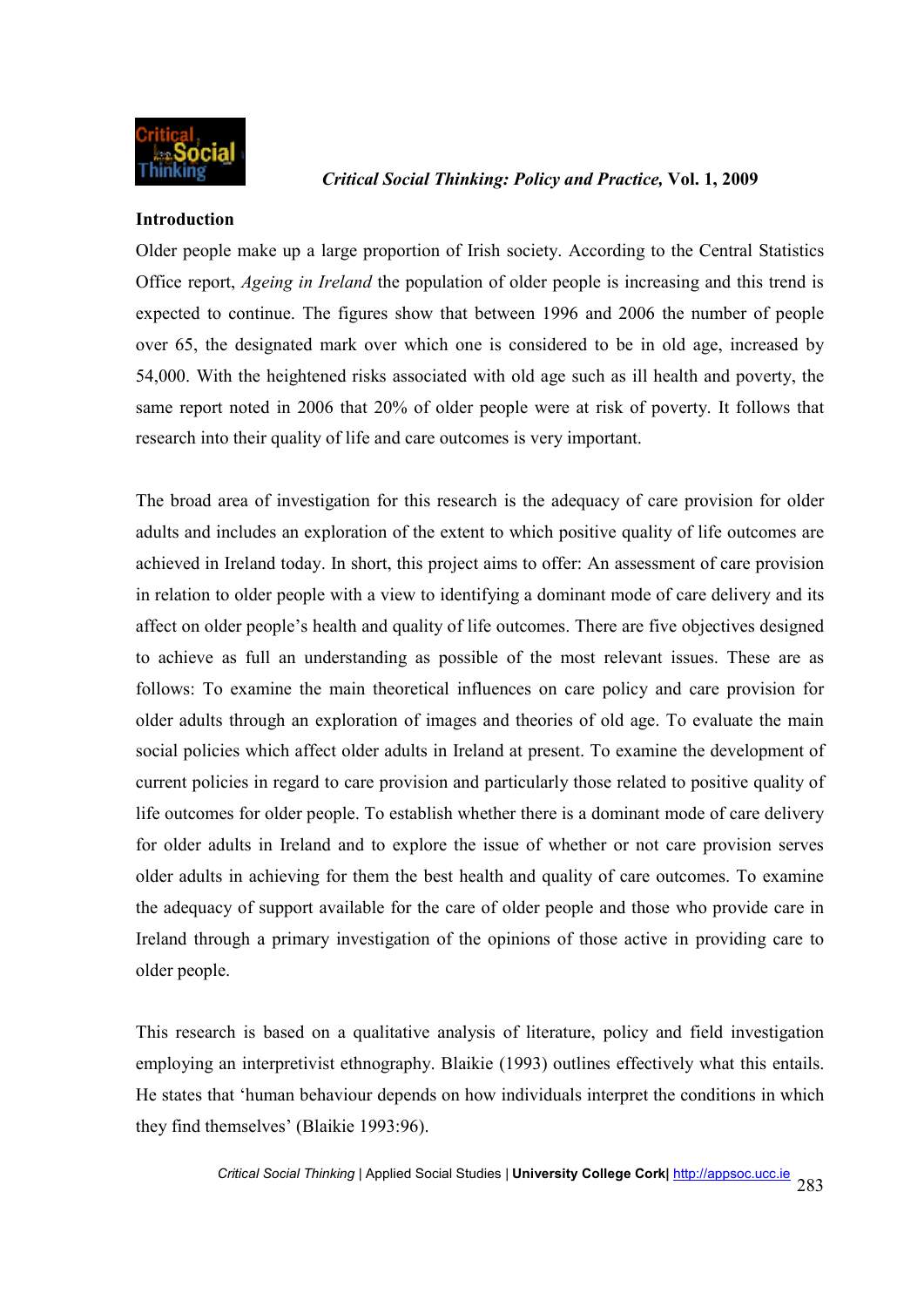

The primary fieldwork research presented here involves 7 personal interviews with a number of individuals who play a central role in caring for older adults and are currently involved in delivering care to older people, namely three informal carers, a home help provider, a blue cross volunteer, a GP and a community based nurse. It was necessary to interview those on the front line of care delivery to older adults to obtain a clear understanding of services on the ground. It was also important to interview a range of people involved in this care delivery to capture an accurate reflection of opinions on the care situation for older people.

# **The Social Construction of Old Age – Images, Theories, Quality of Life, and the Welfare State**

Throughout the literature age 65 predominates in the administrative definition of what old age is (Coleman et al 1993:6). Sixty-five is promoted as the standard point at which one enters into 'old age' but as Coleman, Bond and Peace (1993) argue, this age is associated with social factors, most notably that of retirement and receipt of the State and private pensions. Views of old age may arise out of people's own relationships with older adults like grandparents, aunts, uncles, parents and neighbours. There are also stereotypical views or social constructs of a period of life which can be categorised by a simple image, somewhat like that of 'youths' or 'teens' which exist at the opposite end of this spectrum. Images in this way denote specific positive or negative connotations of a specific time in the life cycle. Carroll L. Estes sums up how old age can be categorised by society in the following quote:

The experience of old age is dependant in large part upon how others react to the aged: that is social context and cultural meanings are important. Meanings are crucial in influencing how growing old is experienced by the aging in any given society; these meanings are shaped through interaction of the aged with the individuals, organizations, and institutions that comprise the social context (Estes, 1981: 400 cited in Estes et al 2003:18).

Critical theory and social constructionist theory hold a similar view that 'age is social rather than a biologically constructed status' (Fennel et al 1988:52) and that therefore 'we need to see many of the experiences affecting older people as a product of a particular division of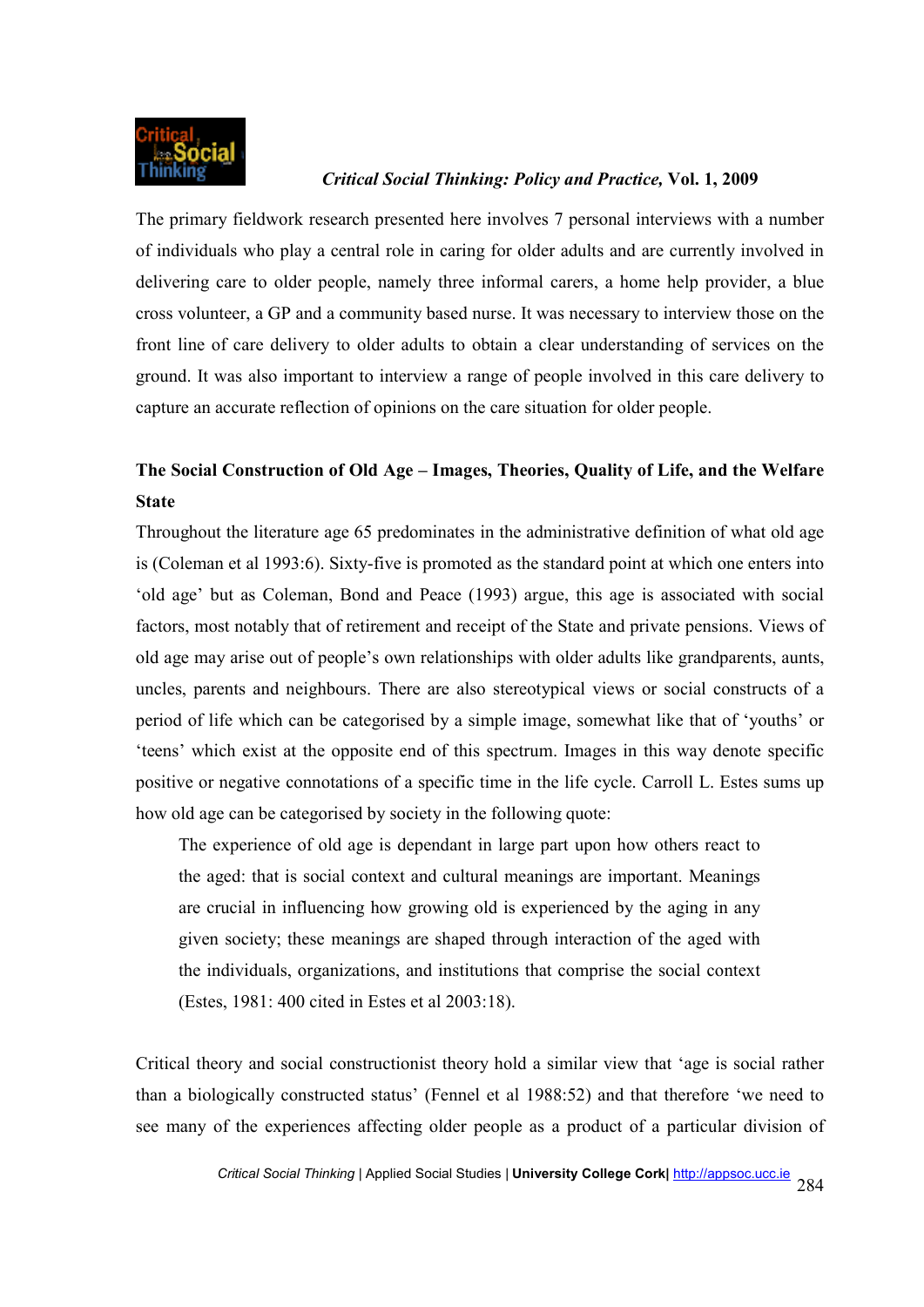

labour and structured inequality rather than a natural concomitant of the aging process' (ibid: 52). Featherstone, Hepworth and Bond consider that as a consequence of using images of old age as a 'truth' older people can become relatively 'isolated from normal interaction' with 'inevitable consequences for the way he/she is perceived' (Featherstone and Hepworth, in Bond et al 1993:315). They go on to speak about using images as 'truths' by pronouncing that there is a real danger in mistaking 'images for reality' and the possibility of therefore using images as 'concrete evidence of the actual social relationships and activities' which are performed on a daily basis (Featherstone and Hepworth, in Bond, et al 1993:304). However, they do raise the observation that 'images and reality clearly interrelate' (Featherstone and Hepworth, in Bond et al 1993:304). This implies there are forces unrelated to the individual older adult which affect how they are viewed by the public at large and by the welfare system. Functionalist theories of Role/Activity theory and Disengagement theory are important to this study. Fennel, Phillipson and Evers (1988) state that theories of old age help to diagnose old people's place in the social structure which can impact on policy and practice. Role theory's main hypothesis is exploring 'the impact of social roles in determining individual behaviour' (Fennel et al 1988:43). The loss of a job due to retirement for example, may lead to feelings of losing one's identity as a result. It implies that society places such high value on the role one has in society and associates that role primarily with one's occupation. Cantillon (2001) relates quality of life issues for older adults with participation in society and the loss of self esteem, self worth and value through the loss of their occupation. He states that, 'without self respect a person can have no sense of self worth and consequently will have a lower feeling of well being than those who do' (Cantillon, 2001:100). Anne O'Loughlin (2005) gives an insight into ageing and older people in an Irish context. She highlights ageism as a major byproduct of social constructionism. She offers the working definition of Bytheway and Johnson for Ageism:

ageism is a set of beliefs originating in the biological variation between people and relating to the ageing process' and that it 'is in the actions of corporate bodies, what is said and done by their representatives, and the resulting views that are held by ordinary ageing people, that ageism is made manifest (O'Loughlin in Quin, et al 2005: 207).

*Critical Social Thinking* | Applied Social Studies | **University College Cork|** http://appsoc.ucc.ie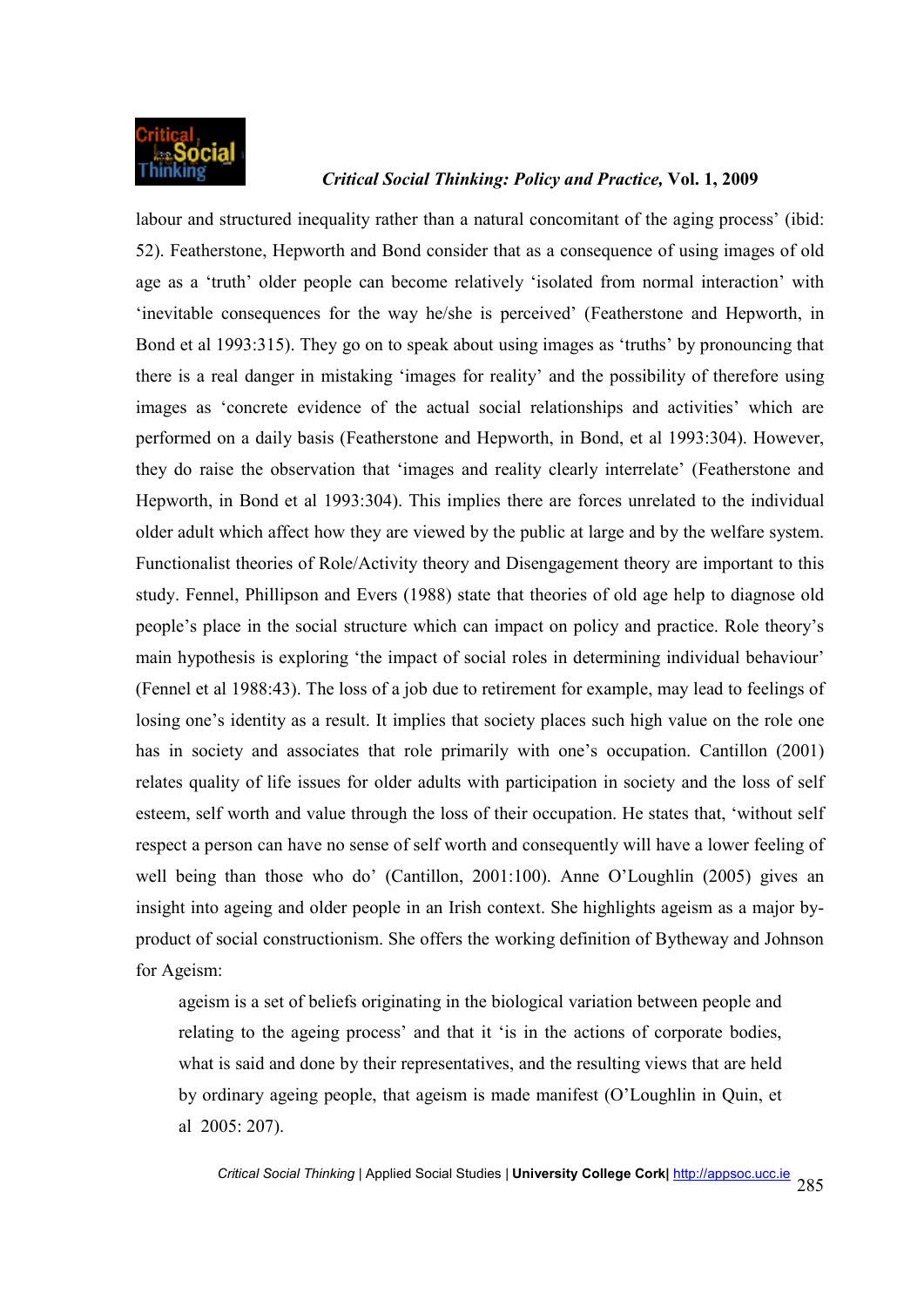

Ageism can have negative connotations with regard to what is perceived as older people's ability to contribute and be productive in society. This may underrate their value in society and reduce their quality of life significantly. Gabriel and Bowling emphasise how it could be argued that 'societies overall hold a common core of values and their presence or absence influences macro-societal quality of life' (Gabriel and Bowling in Walker and Hagen 2004:14). Therefore, the values held by society at large can be generated by their relation to the stereotypical views created out of images and theories of old age. Old age and the Welfare state are linked closely to the social construction of old age. Negative and erroneous connotations can arise out of stereotypical images and theories of old age. The question that must be asked is whether this encroaches into the policy of the Welfare State. Theoretically the Welfare State in Ireland is unique in that it is not solely the responsibility of the state to provide for the welfare of its citizens. The mixed economy of welfare involves a sharing of welfare provision within society between the public/state, private, voluntary and informal sectors. Kirby (2006) promotes key ideas about the changing role of the Irish state and its transformation from a welfare state to a competition state, by highlighting the past failure of the state to bring into existence a fully developed welfare state. (Kirby, 2006:119). He argues in an age of economic success and progress the focus has remained sternly on market forces in a bid to maintain economic success through an adherence to principles of neo-liberalism and right wing ideas. Social factors are not placed as a high priority in this model of the state. Schumpeterian Workfare politics are a visible force in the new welfare politics Ireland has employed in a bid to keep economic forces situated primarily on the national agenda. The principles of Schumpeterian politics are laid out by Bob Jessop and endeavour to restructure social policy in accordance with workfare principles i.e. people are required to work for their welfare. This economy is tied closely to principles of the work ethic and involves the 'hollowing out' of the national welfare state. Relate this to older people, where the dominant images and theories of old age promote redundancy and non-productivist models of aging. The social construction of old age bases old age on retirement and loss of identity arising from the loss of occupation so how then are older people meant to 'work' for their welfare?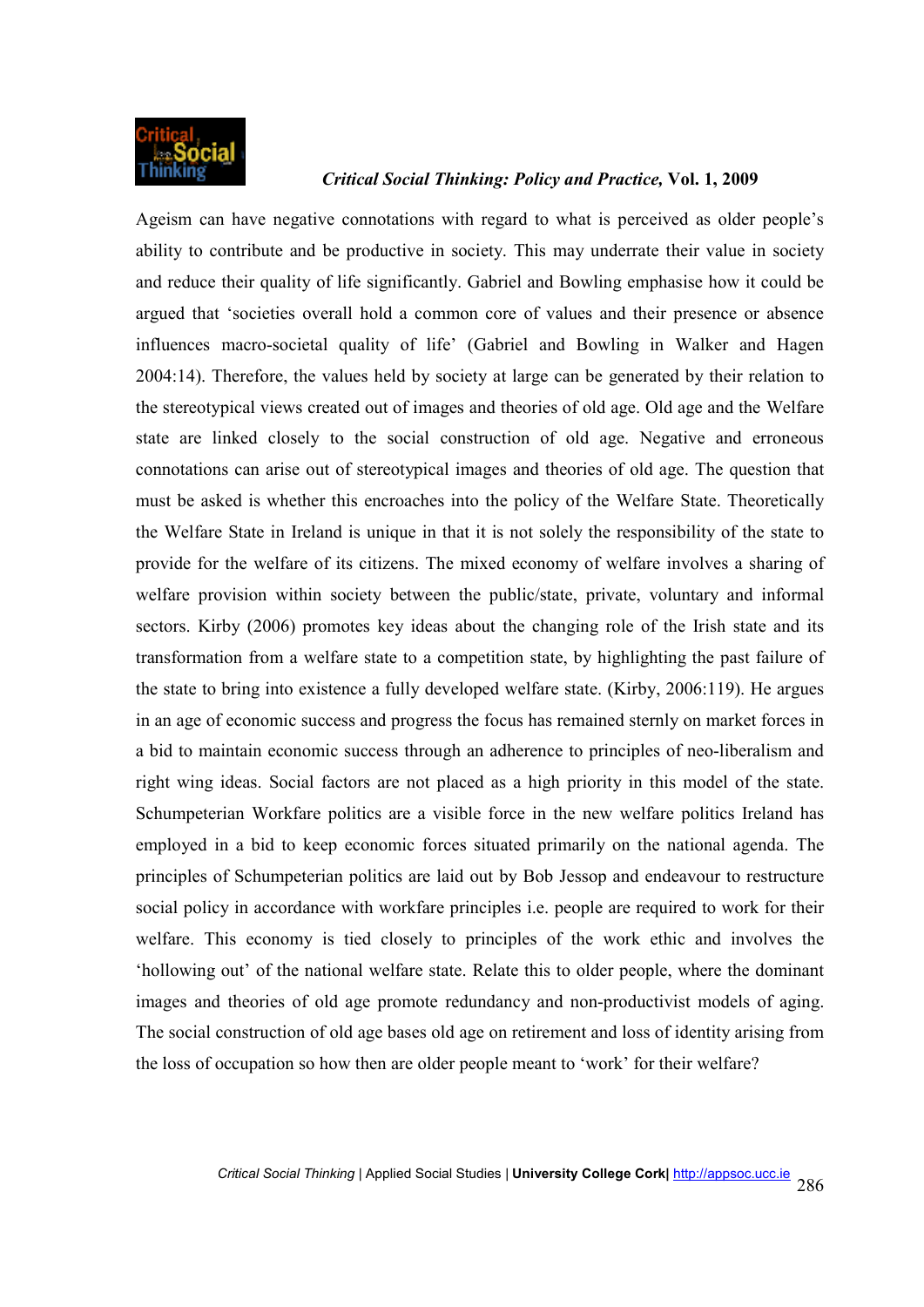

#### **Policy**

*The Care of the Aged Report* (1968) was the first major policy initiative seen in the Irish context relating to older adults and their care needs. The report was commissioned to examine 'general problems' around care for older people and to recommend changes in provision. It marked a shift in thinking and policy in the mid-twentieth century around care. The main recommendation of the document is, 'based on the belief that it is better, and probably much cheaper, to help the aged to live in the community rather than provide for them in hospitals or other institutions' (Inter-departmental Committee 1968:22). There were four main aims of the 1968 report –

- a) to enable the aged who can do so to continue to live in their homes,
- b) to enable the aged who cannot live in their homes to live in other similar accommodation,
- c) to provide substitutes for normal homes for those who cannot be dealt with as at a) or b), and
- d) to provide hospital services for those who cannot be dealt with as at a), b) or c) (Inter-departmental Committee 1968:49).

However, by 1986 it had become clear to the Working Party on Services for the Elderly that although progress had been made and health services had expanded there were still 'shortcomings in services and many gaps in service provision' (Quinn 2005: 211).

The emphasis placed on 'partnership between the family and public and voluntary organisations' (Quin, 2005:211) is important to note in the context of care for older people. With the under-development of services for older adults a reality, the pool of family, community and volunteers could act as a safety net. The emphasis on the idea of a partnership between sectors is important in analysing the evolution of policy in Ireland as it appears repeatedly, especially with regard to the care of older people. The *Years Ahead: A Policy for the Elderly* in 1988 was the next attempt by government to place the care of older adults on the policy agenda. The *Years Ahead* report was guided by the principles of comprehensiveness, equity, accessibility, responsiveness, flexibility, co-ordination, planning and cost-effectiveness (Quinn 2005: 213). The language used suggests recognition of a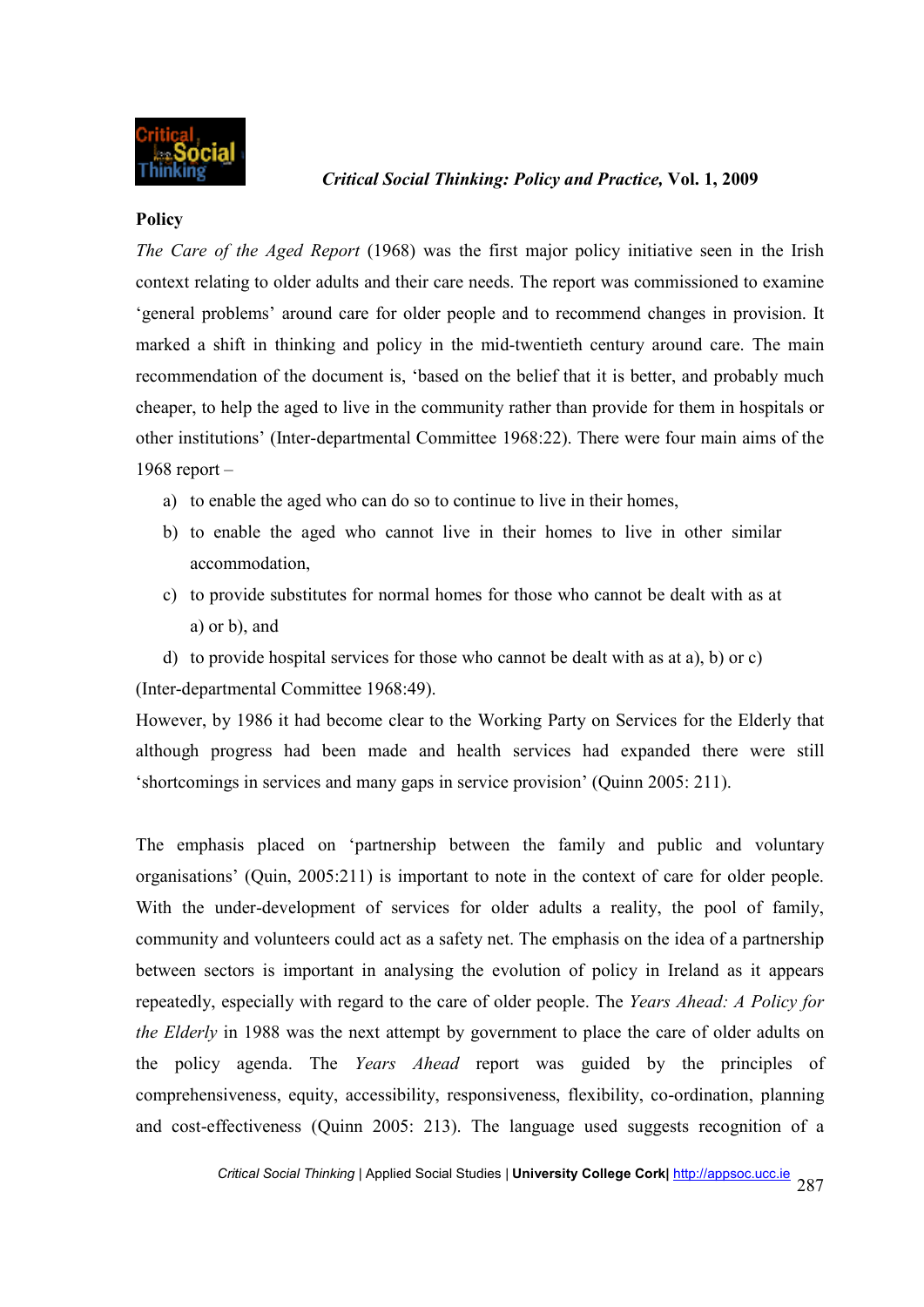

previous lack of attention paid to services for older people. It attempts to emphasise old age as an equal stage of life to all others and one that should be respected as such. Its aims went further in emphasising the maintenance of dignity in old age, through allowing older adults remain in their homes with the possible support from state services. Ten tears after its creation a thorough evaluation of the *Years Ahead* report was undertaken by the National Council for Ageing and Older People, entitled *The Years Ahead Report: A Review of the Implementation of its Recommendations* (1998). This asserted that the *Years Ahead*, a main determinant policy document, is 'no longer an adequate blueprint for the development of older people's health and social services' (Ruddle et al 1998:1). Services provided for older people at the time of this report were provided at a discretionary basis with no legislative framework for implementing the recommendations of the *Years Ahead* document. This resulted in a lack of coordination and responsibility for providing services for older people. Older people and their carers as a consequence are reliant on, 'the goodwill of the health boards and other service providing agencies to provide the essential services they require' (Ruddle et al 1988:2).

The Health Strategy 2001 *Quality and Fairness: A Health System for You* viewed primary care located in the community as the best model of care delivery. The principle of a partnership of care for older people between the state and the community is one of the main results of this document in line with the two previous reports.

The policy documents reviewed indicate that there has been a definite consensus on where care for older people should take place, in the community, through a partnership. National Economic and Social forum Report *Care for Older People* 2005 is an important resource for those trying to understand current social policy relevant to older adults in Ireland. It provides an in-depth analysis of the current policy situation as well as proposing policy changes required if the care and quality of life needs of older adults are to be fully met. The report is based on examining the: 'current set of choices available to older people in respect of health and social care and identifies gaps in the continuum of care that currently exists' (NESF 2005: iv). The growing reality that more and more older adults wish to remain in their own homes and communities 'as independently as possible for as long as possible' (NESF 2005: iv) is a main motivating force in the report. According to the National Economic and Social Forum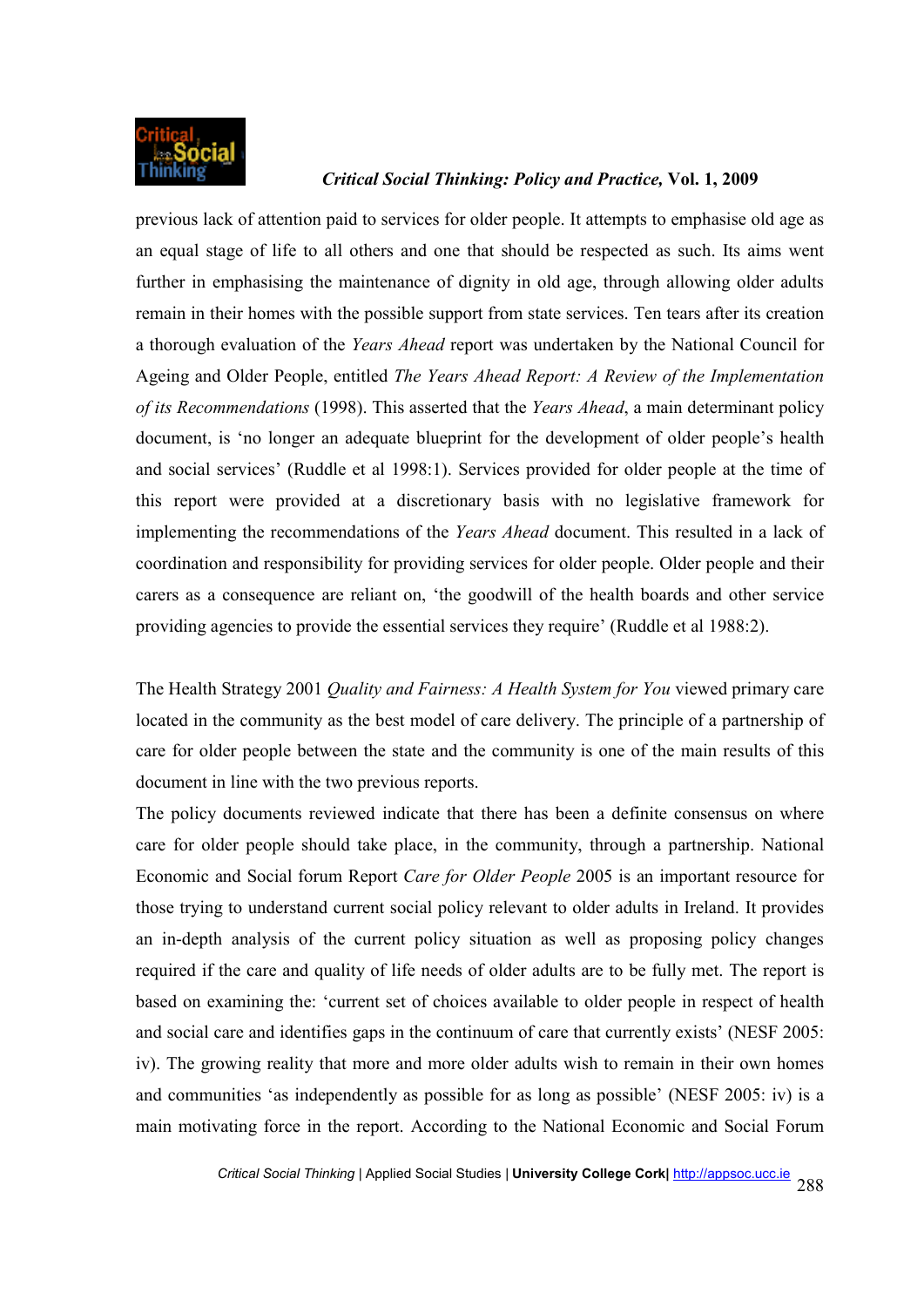

this is not close to being achieved for the following reasons, 'under – developed community care system, which is crisis driven, lacks sufficient coordination and resources and does not afford older people the choice, independence and autonomy they seek and deserve' (NESF 2005: iv) .The movement of policy towards a more 'person-centred' community care response is a core theme of the report. A shift in the approach to policy is suggested as being necessary to achieve these aims on the grounds that Irish society is changing, and the number of older people is increasing as well as the fact that 'our families and familial relationships and traditional support structures are altering' (NESF 2005: iv). At the centre of this report is a 'new vision of care for older people' and a 'different mind-set to inform service planning and delivery' Extending the choices made available to older adults, supporting their independence and empowerment, developing flexible responses to needs and supporting carers, are the central guiding principles (NESF 2005:41). These highlight a change in language and enthusiasm in the care for older people from the earlier policy reports reviewed here. The document highlights the inadequacies which exist in the current care system, that services are not 'tailored around the individual' but that older people have to 'fit in with what is available' or 'go without' (NESF 2005:41). This is felt to be inappropriate in achieving the best health and welfare outcomes for older adults. Necessary changes to the current care and service provision for older adults are outlined. They aim to 'put the service user at the centre of the service', recognising:

the value of early intervention and the importance of moving away from the current model where the older person often gets help only when they have reached crisis point; and moving forward to a model where services are flexible, timely and barriers to access are actively addressed ... it is important that services shift to a stronger focus on better outcomes for older people and that they are measured on an on-going basis. A key factor to secure the necessary changes in all of this is providing leadership to drive the implementation process forward (NESF 2005: 41).

The report notes a partnership between the state and community is ideal but there is a consensus that the full development of community infrastructure has not been achieved. This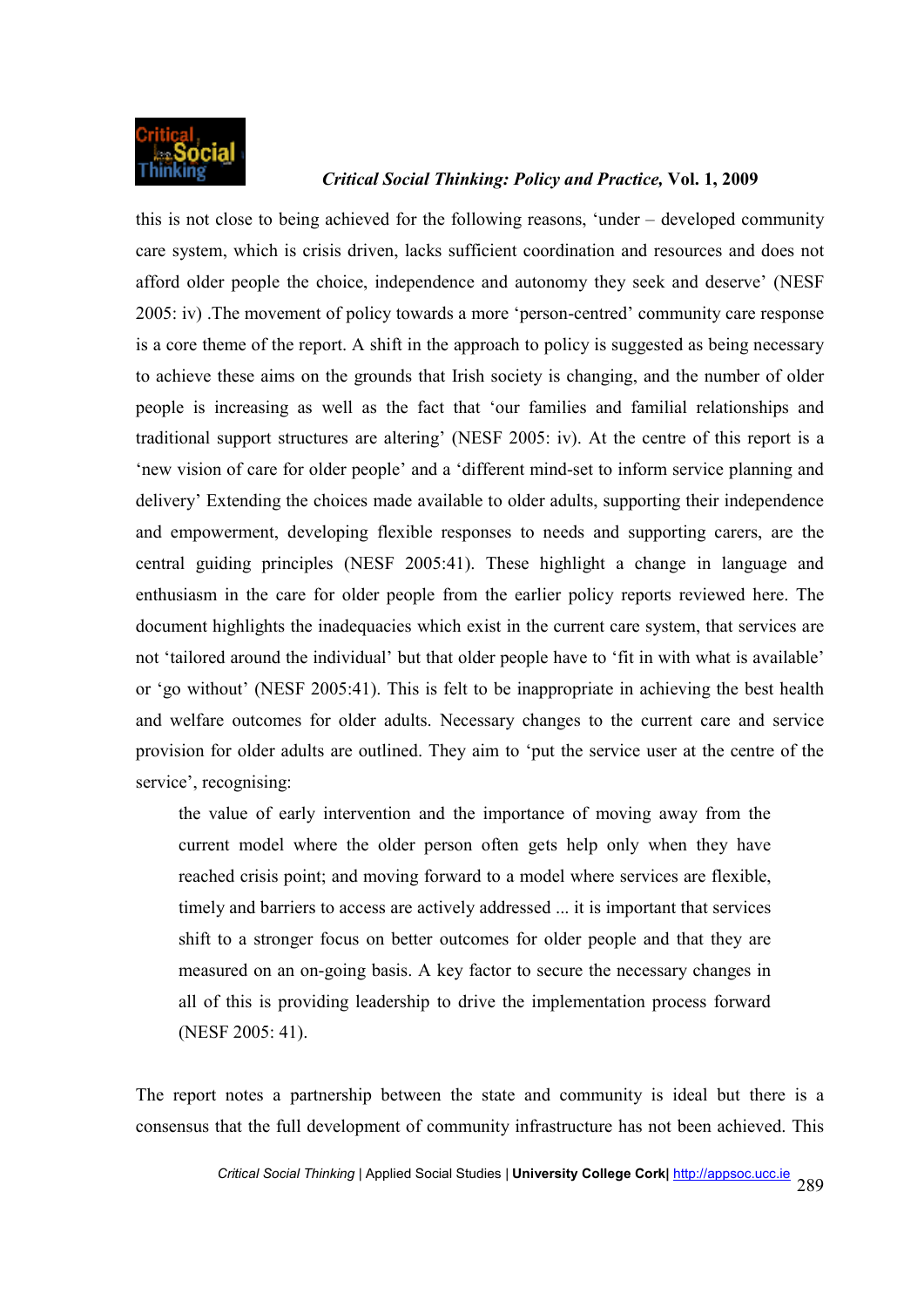

places extra pressure on acute hospital services and on the informal partners involved in the delivery of care. The need for a clearly articulated legal grounding of community care considered to be an obstacle for older people in receiving services.

*Towards 2016* is the current partnership agreement which is a ten-year framework for development in Ireland. The vision the partners have is as follows, 'An Ireland which provides the supports, where necessary, to enable older people to maintain their health and well-being, as well as to live active full lives, in an independent way in their own homes and communities for as long as possible' (Government of Ireland 2007:60). It is of yet too soon to measure any results from this document, but it can be seen that the language used is very inclusive of the needs of older adults and also brings together many of the tenets of the policy documents outlined above.

When all the policy has been reviewed it is evident that the dominant mode of care envisaged for older people is that of a partnership between community - informal care and the state.

## **Primary Research**

Three core areas were identified out of the initial research aims which work as the coding mechanism. Interview questions assessing 'Attitudes and Understandings of old age' concerns the interviewees opinions on whether there are views of old age which affect older people in society. Here the majority of those interviewed believed there are prevalent images in society especially stereotypes of old age which can be negatively construed. An example is that of, 'people look on elderly people as being feeble and unable to do anything'. Other interviewees referred to the lack of visibility of older people in society, 'you're there but you're dead, you're invisible'. In relation to whether there exists negative or derogatory images of old age, the response was related to financial or monetary aspects of old age. Issues concerning financial strain on an aging population were highlighted along with the view that older people are unable to contribute to the economy of a country.

The second area is 'Care and Quality of life' which raised points around the interviewees' personal experiences with older people. When asked about the key issues for, or threats to,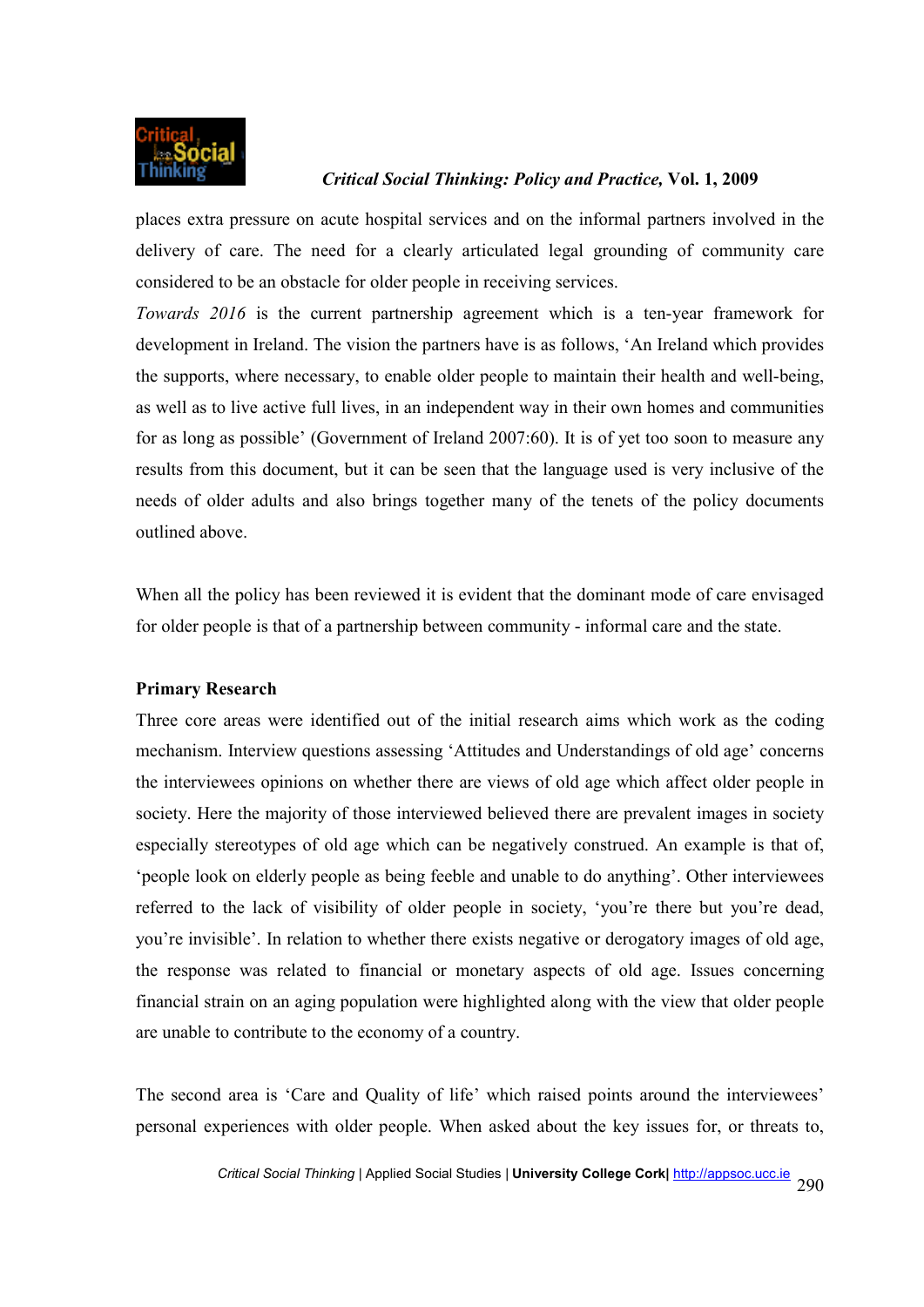

older peoples' quality of life the attitudes of the participants were not dissimilar. Isolation, lack of human contact, interaction and communication were highlighted. Loneliness, insecurity and vulnerability were said to be results of isolation and were named as some of the main contributors to reduced quality of life. Other points of interest were issues of mobility and dependence. Fear of who will care for you and how to get services to help oneself in old age were raised, 'if you're immobile and dependant on others the system doesn't come together well' was one such reflection. The issue of resources was reiterated by the home help participant who stated, 'the main problem I see is the limited time allocated to each client'. These points were linked with the issue that all clients are different yet the services do not reflect this. It was unanimously felt that good care is necessary for good health outcomes for older people. 'Care is directly linked with quality of life especially, their physical and mental wellbeing is served well by good caring as well as their dignity which is of the utmost importance' was one such articulation of this point of view by an informal family carer. Another good example of this arises from a community based nurse, who states, 'I think mostly they need to feel loved, wanted and not be made feel a burden'.

The issue of the responsibility for and adequacy of the care for older adults was a main research area in this section and for this research generally. When asked who bares caring responsibility for older people, the majority expressed the view that family bears most of the responsibility currently. The majority of interviewees stated a type of partnership or mix between the informal network of family with community and the State is the best model if the needs of older people are to be met.

The final section is 'Older people, Caring and Quality of Life' which addresses the adequacy of support structures made available for the care and maintenance of the quality of life of older people. When the question of whether there is adequate support for carers to support the care and quality of life needs of older people was posed, the reply was absolutely unanimous; that there is not enough support available.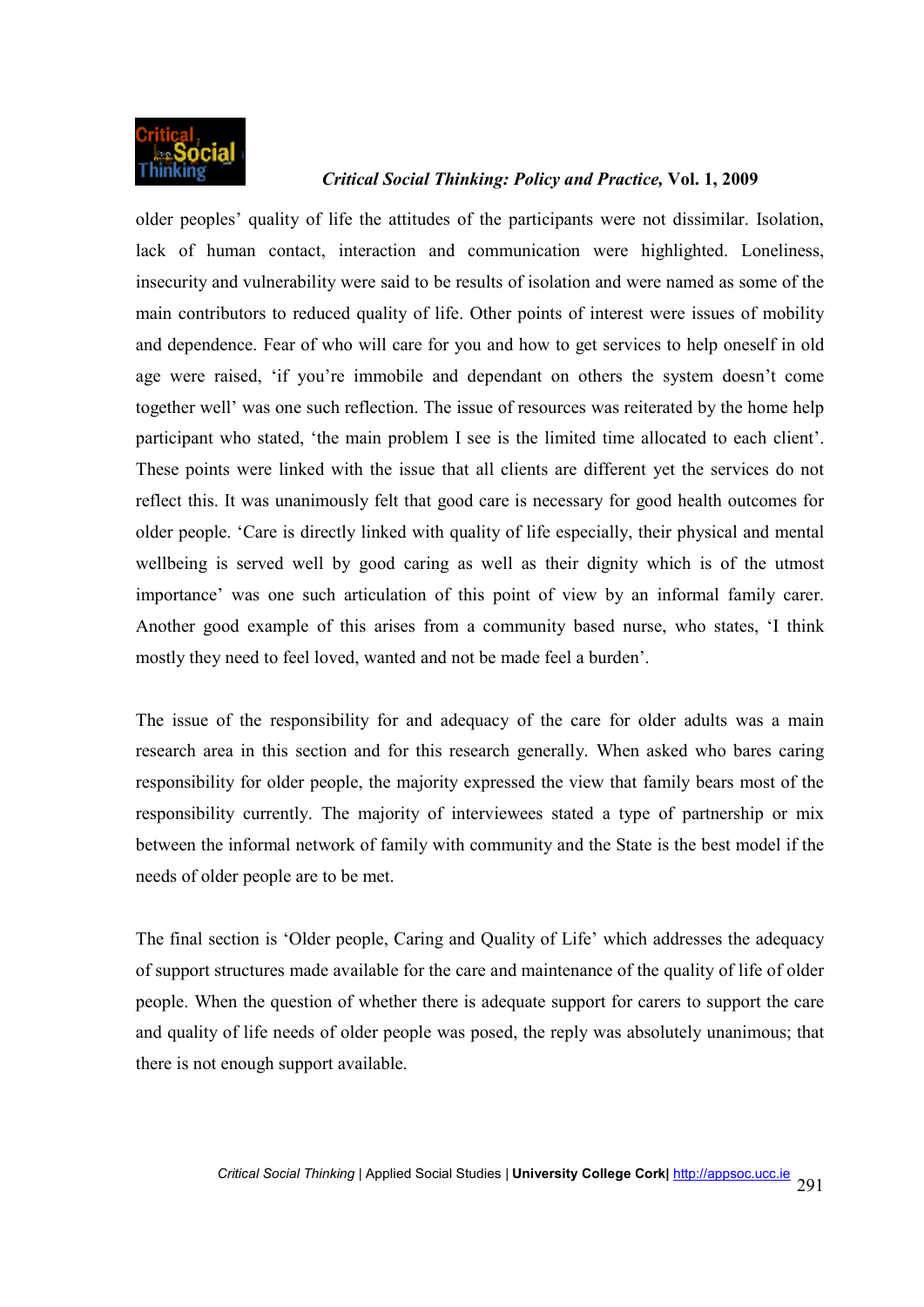

When asked whether there should be changes to the current care services for older people the reply was a resounding 'yes' by all the participants. Resource allocation was the main recommendation given by most. This includes more spending on building infrastructure for day care centres as well as funding for more home help hours. Financial support for family carers was a big issue coupled with the expansion of the community sector through funding of infrastructure such as more day care centre development.

Clear findings emerged from this primary research which relate to the research aim and objectives of assessing the dominant mode of care delivery for older people and how this achieves for them the best care and quality of life outcomes. These include; There are images of old age in public discourse which can have negative connotations for how they are viewed in society. Key issues for and threats to older people's quality of life were viewed in a similar manner by all participants. There was a consensus among those interviewed that older people experience high levels of isolation, loneliness, vulnerability, fear of and worry about resources, as well as insecurity about their care needs and the lack of contact and communication with family and the wider community. The majority felt that responsibility for the care of older adults should be a partnership between the informal network of carers, community care and the state. Good care is directly linked with quality of life. The majority believed that although there are services and support available for the care of older adults in the community, this needs to be expanded and upgraded with more information and infrastructure required to successfully maintain and enhance the quality of life of older people. These included: Visits from the General Practitioner and the Public Health Nurse must be increased, especially for those older people with little or no family or those who live alone. Infrastructural development such as more day care centres and respite centres are necessary. More support in the form of training and monetary support for carers.

## **Conclusion and Recommendations**

Recommendations through this research regarding old age, and the needs of older people, areas within the system which require attention have been uncovered. These include issues around infrastructure and resources, there is a need for funding to expand the infrastructure of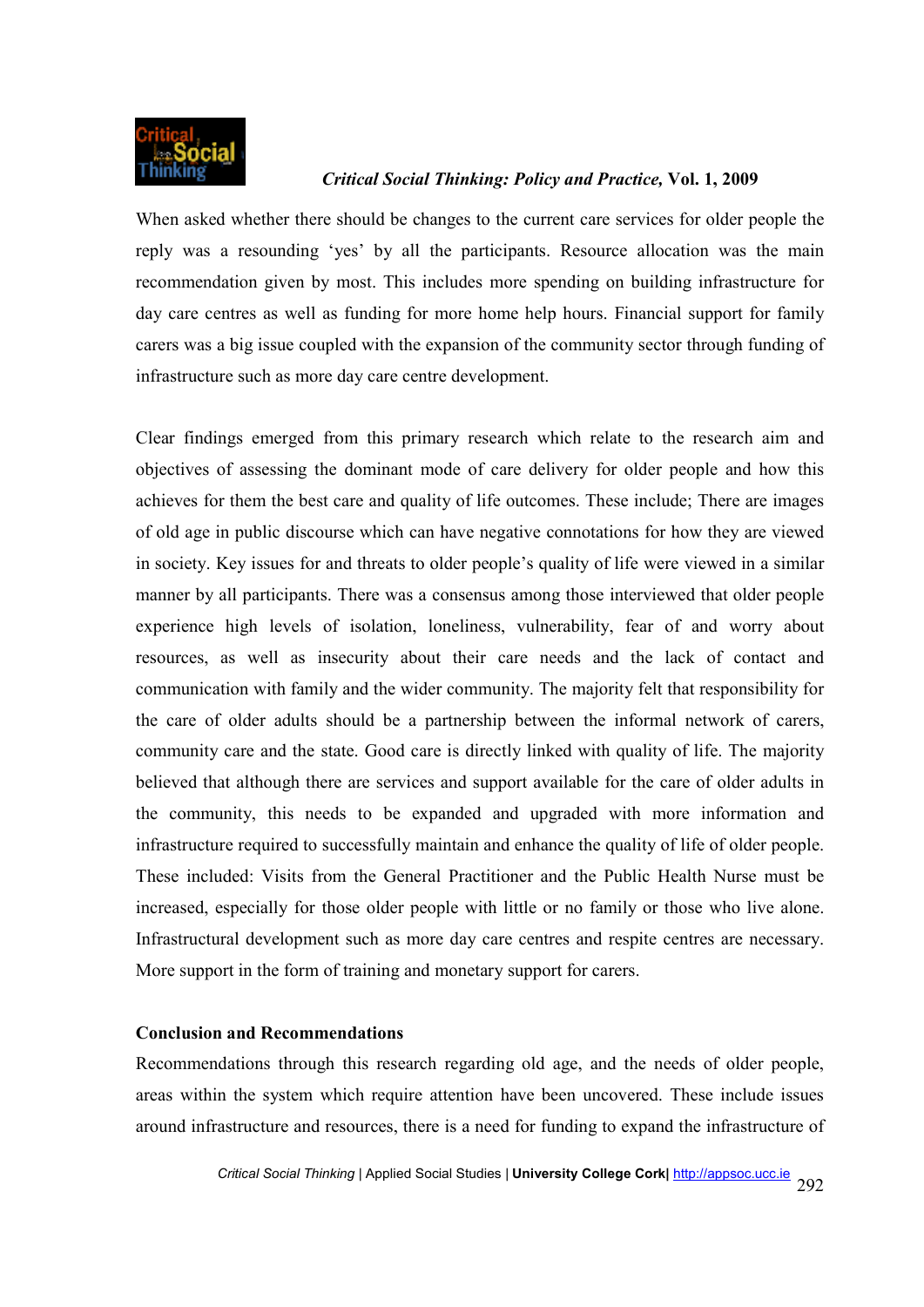

primary care in the community. There is a need for more information on what is available to support the maintenance of older people in their own homes and communities. Physical infrastructure such as more day care centres and community centres are required. Linked with the issue of support for community care, more allocation of resources to public health nurses is required. The lack of public health nurse visits was highlighted as a major concern throughout the primary research. Greater allocation of resources to carers is an immediate requirement if the care and quality of life needs of older adults are going to be fully met. Policy requirements are also required: Existing policy in relation to the care of older adults should be put into action such as the recommendations from the *Care for Older People Report* 2005 or the implementation of actions from the *Primary Care: a New Direction,* part of the 2001 Health Strategy. Implementation of recommendations of policy reports is slow at present and leaves older people without sufficient care support. The creation of new policy reports should be informed through user participation, that of informal and formal carers, and older people themselves, as these are the groups who know exactly what is required and what needs to change. The mainstreaming of pilot projects for community care is required in order to expand the sector effectively. Policy aimed at a more tailored approach to care provision for older people and the introduction of case management techniques is required. This issue was prominent in the fieldwork of this research. It was felt that the needs of older people differ from case to case but this isn't recognised by the current system. A national strategy for older people is required in order for older people's needs to be recognised fully by the state and society generally. This would work to raise awareness of current issues and place older adults on the political agenda.

The core themes which emerged from the literature are that there are images and theories of old age which correlate to how old age is viewed and provided for by society and the welfare state. The policy review demonstrates the existence of an 'ideal' dominant mode of care delivery which continues to be that of community care in a partnership with the state. However, little has progressed in effectively developing the theory of these policies on the ground level by mainstreaming the ideas. In closing this research established that there is a dominant mode of care delivery for older adults in Ireland. The policy conveys this as being a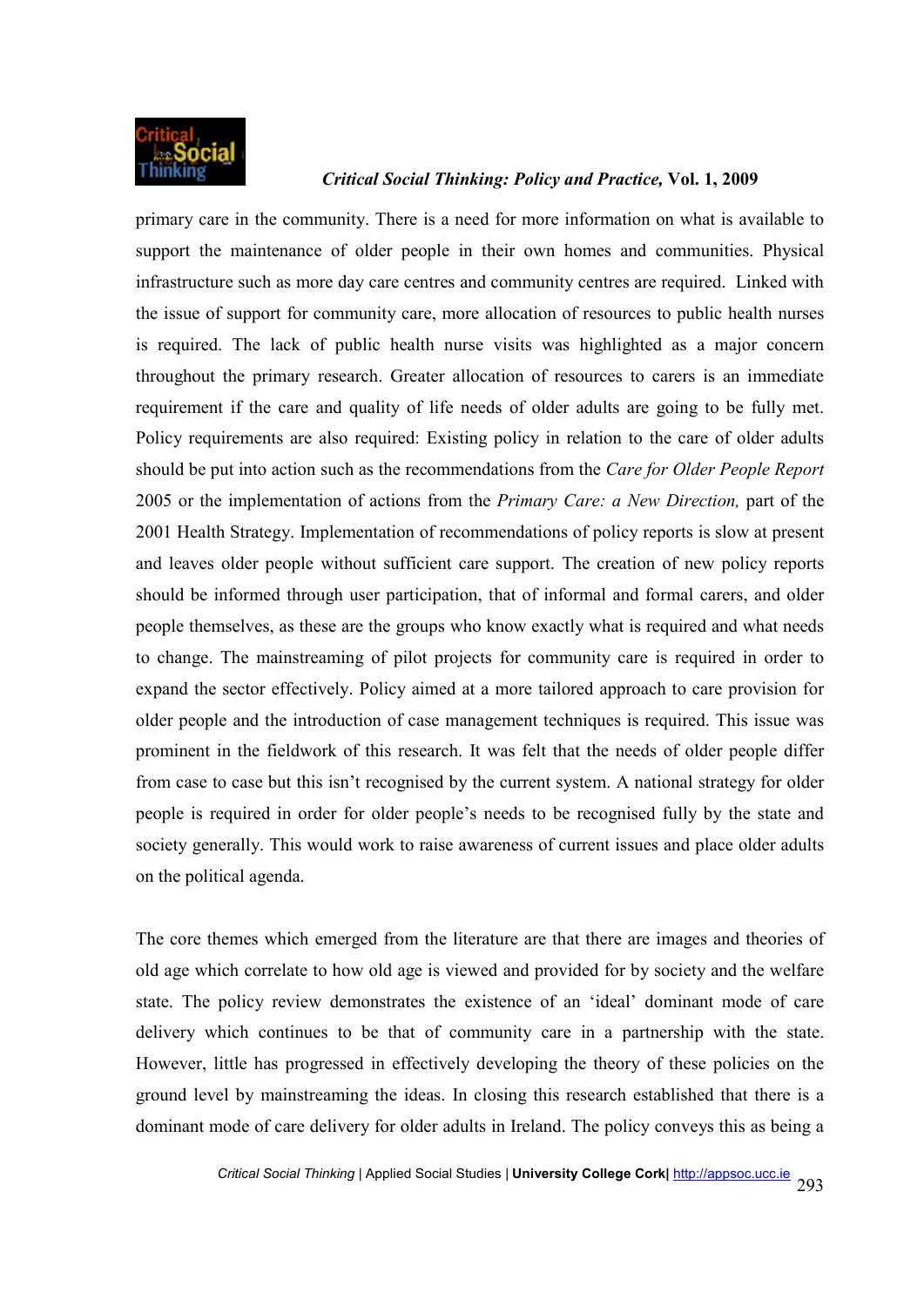

partnership model between the state and the community sector. On the ground amongst the people involved in providing care to older people this too is the model in operation. However, support for the community sector has not been developed to a substantial degree. This has negative effects on how well the care and quality of life needs of older people can be met. At present the need for infrastructural development in the community for care provision is what this research has identified as a major necessity for the wellbeing of older people and their carer's.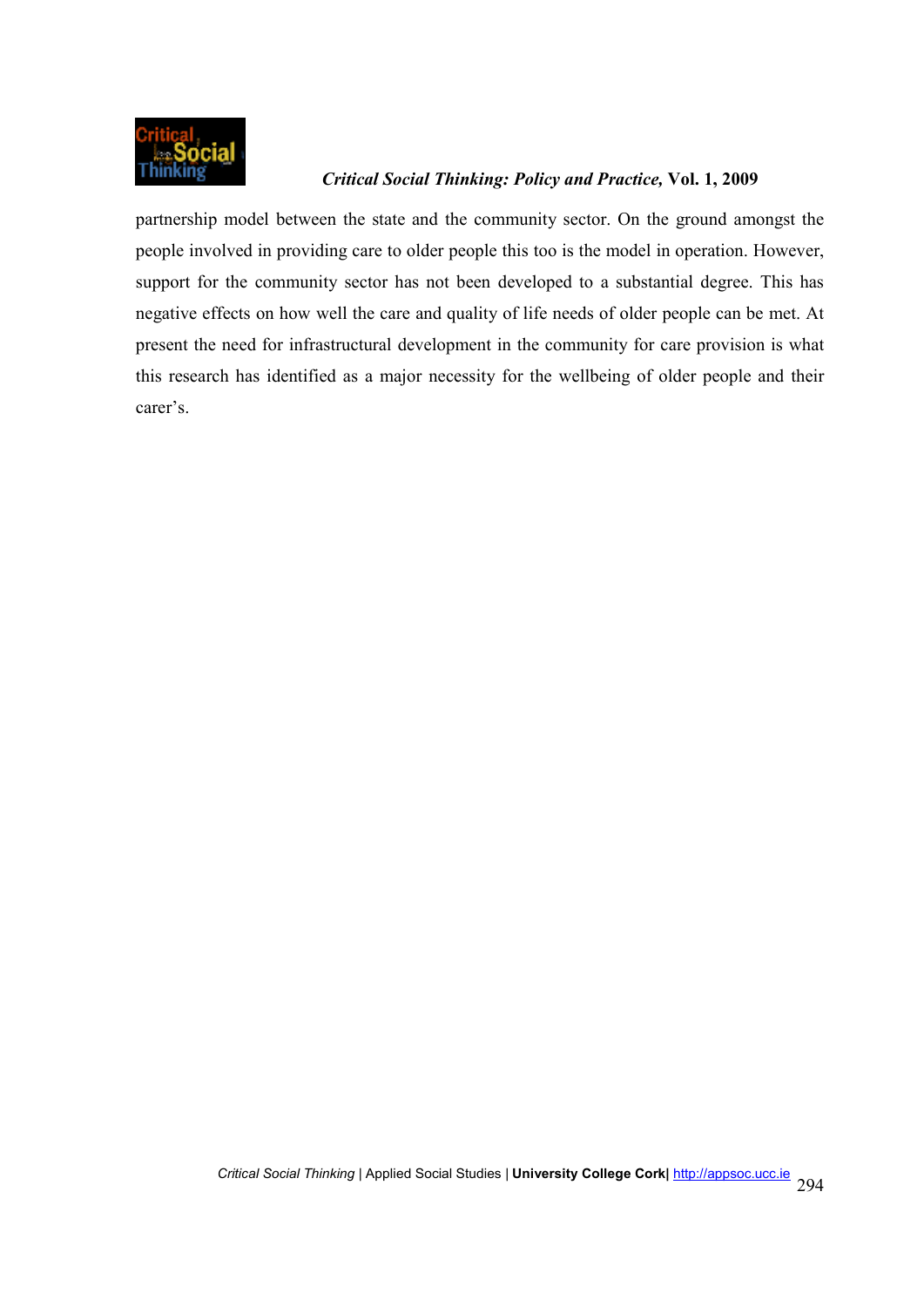

#### **Bibliography**

Blaikie, N (1993) *Approaches to Social Enquiry* Cambridge: Polity Press

- Bond, J., P. Coleman & S. Peace (1993) *Ageing in Society: An Introduction to Social Gerontology'* London: Sage Publications
- Cantillon, S., C. Corrigan, P. Kirby and J. O'Flynn (2001) *Rich and Poor: Perspectives on Tackling Inequality in Ireland,* Dublin: Oak Tree Press
- Economic and Social Research Institute (2007) *A Social Portrait of Older People in Ireland* Dublin: Stationery Office
- Estes, C. (2001) *Social Policy and Aging: A Critical Perspective* Sage Publications: London
- Estes, C., S. Biggs & C. Phillipson (eds) (2003) *Social Theory, Social Policy and Ageing: A Critical Introduction* Berkshire: Open University Press
- Fennell, G., C. Phillipson & H. Evers (1988) *The Sociology of Old Age* Buckingham: Open University Press
- Inter Departmental Committee (1968) *The Care of the Aged: Report of the Inter-Departmental Committee* Dublin: Stationery Office
- Kiely, G., A. O'Donnell, P. Kennedy and S. Quin (eds) (1999) *Irish Social Policy in Context*  Dublin: University College Dublin Press.
- O'Loughlin, A 'Social Policy and Older People' in Quin, S., P. Kennedy, A. Matthews & G. Kiely (eds) (2005) *'Contemporary Irish Social P*olicy' Dublin: University College Dublin Press
- National Council on Aging and Older People (2004) *Older People in Ireland: A Profile of Health Status, Lifestyle and Socio-Economic factors from SLAN'* NCAOP, Dublin Report No. 82O
- Shea, Eamon (2006) *Towards a National Strategy for Older People in Ireland* The Older and Bolder Campaign
- Pampel, F.C. (1998) *Aging, Social Inequality, and Public Policy* London: Sage Publications
- Quin, S., P. Kennedy, A. Matthews & G. Kiely (eds) (2005) *'Contemporary Irish Social Policy'* Dublin: University College Dublin Press
- Ruddle, H., J. O'Connor (1998) *The Years Ahead Report: A Review of the Implementations of its Recommendations'* National Council on Aging and Older People: Dublin

*Critical Social Thinking* | Applied Social Studies | **University College Cork|** http://appsoc.ucc.ie